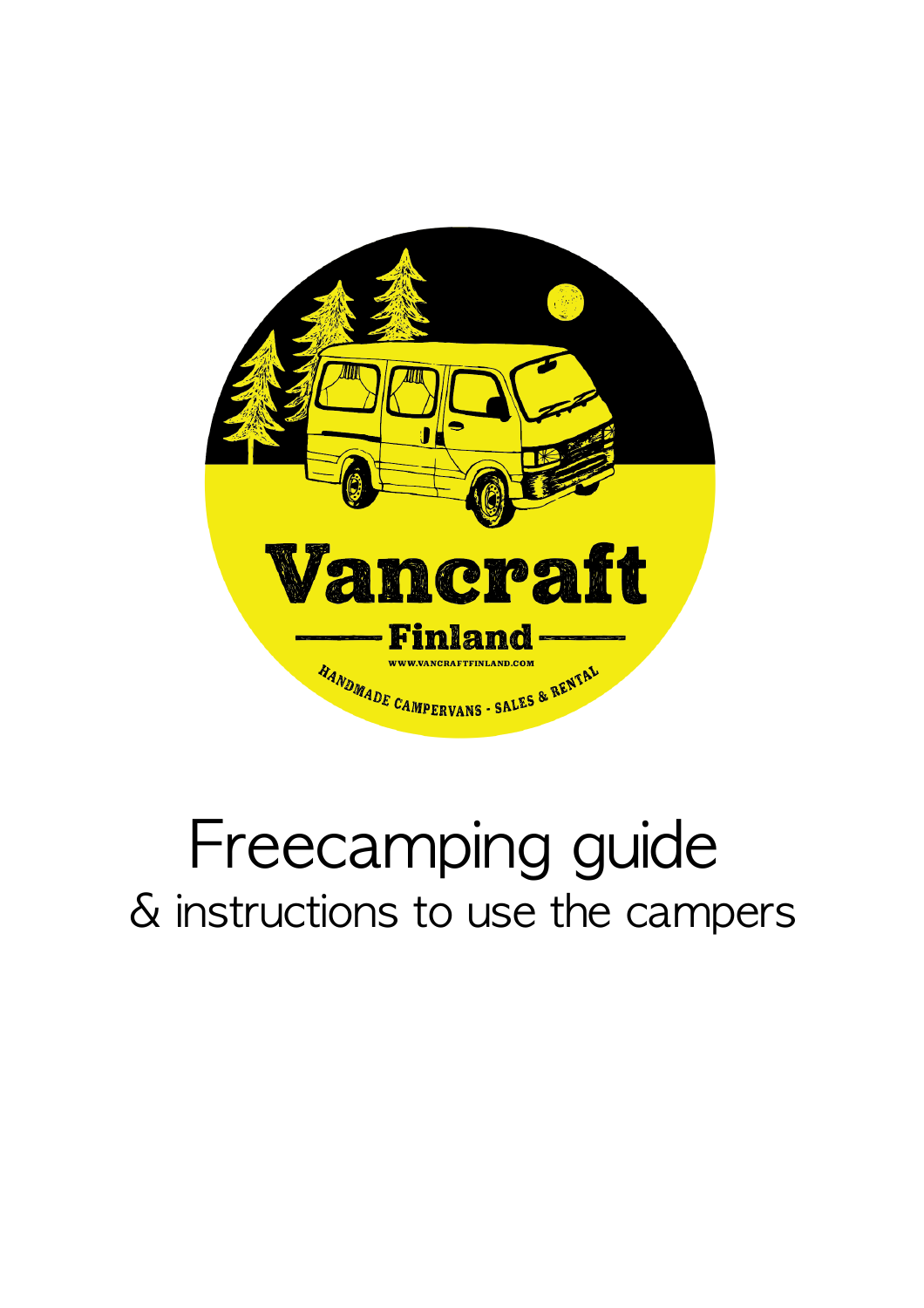Thank you for choosing my campervan for your travel. In this little booklet I will share information and tips about using the camper and freecamping I've gathered over the years. The camping tips are mainly for Finland, but they mostly apply for Sweden and Norway too. Please read carefully and you will have a trouble free experience!

# Instructions to use the camper

## Driving:

The camper uses diesel for fuel. The cheapest fuel you can usually find at the cold stations (which do not have a shop/cafe). Usually the most expensive fuel is at the big ABC-stations on the side of the highway.

When starting the engine, remember to wait for the glow-light to disappear (it's for diesel pre-heating).

Do not drive with a big gear on upward slope, it will damage the transmission in the long run. Please change to smaller gear (4 or 3).

If you would hear a unusual sound (which continues) or a smell from the motor, pull over. So far there has not been any engine issues with my vans but they are however possible. In these situations call me, or the Falckservice number (you find the number in the sticker in the car).

In any other issues, such as a flat tire, locking yourself outside of the car, a empty battery, etc, call the same number. They will come and help you free of charge.

Service you may do by yourself: Changing a broken lightbulb, adding some engine oil or engine coolant. There is usually spare bulbs and the fluids in the car. If in doubt, call me or the same service number.

If anything breaks down, please let me know asap! Either with the car or something in the living space. The next client might be right the next day after you return the car, and I'd like to know in advance if I need to fix something.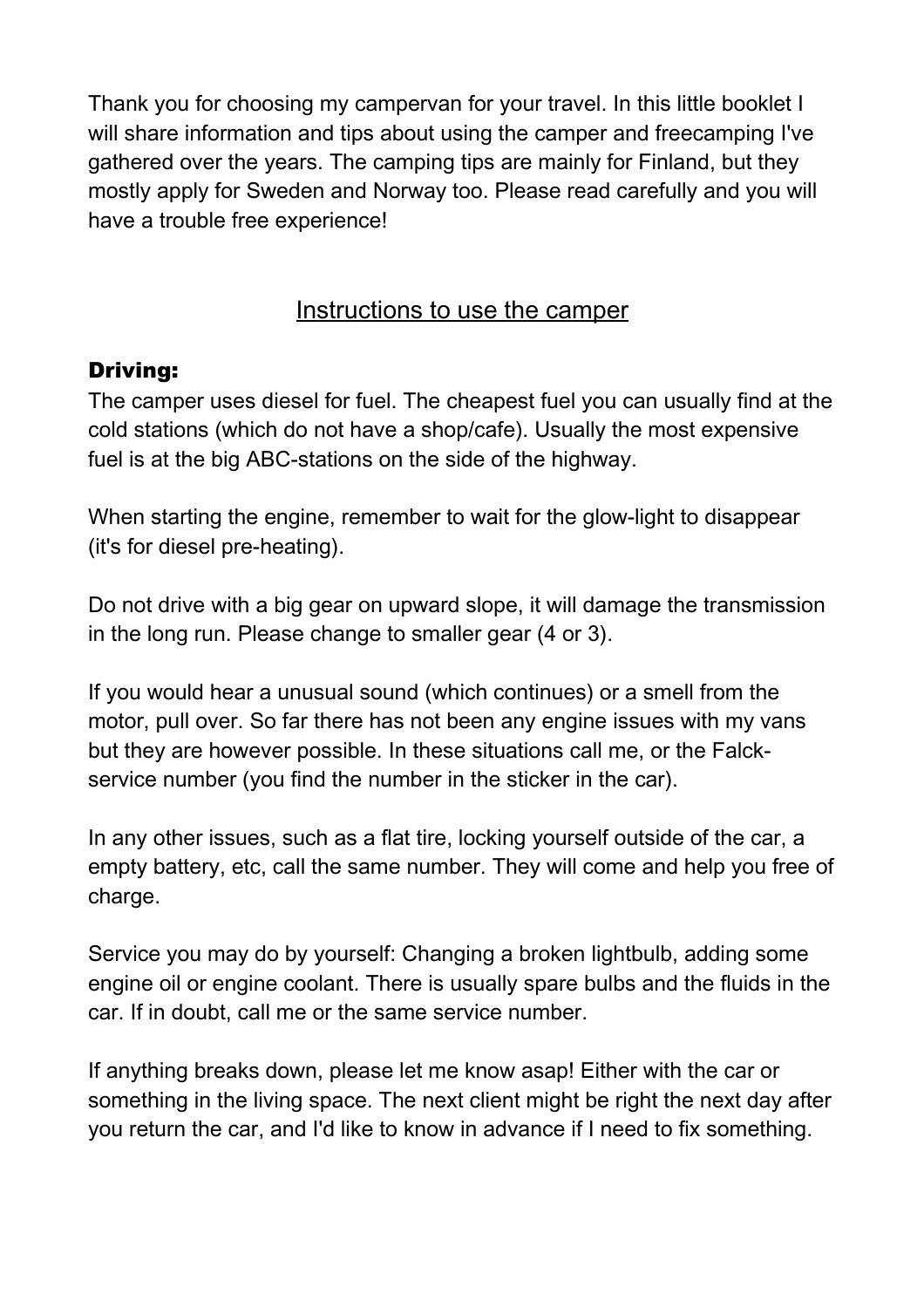## Kitchen:

The camper has a basic kitchen. It's with gas powered stove. The gas is in a big (11kg or 5kg) bottle, which you usually don't need to worry about, but if it would run out of gas, you can replace it with a full bottle at nearly all gas stations and hardware stores. The price of the replace bottle will be refunded to you.

The fridge is set to 8 celsius and is powered by the solar panel and auxiliary battery. It's always powered and you don't need to worry about it. When returning the van, do not leave any meat or diary products in the fridge. You may leave dry products such as rice or pasta or tea/coffee.

The water supply is on a tank underneath the sink or at the back of the van. The water tank is either 35L or 65L and there is some 10L or 20L portable tanks too, which you can use to store water. You can get free and drinkable (all tap-water in Finland is good to drink, in fact it's some of the best water in the world) from gas stations, look for a glass cabinet outside of the gas stations that says Vesi / Ilma (water and air). They usually don't have a hose, so you need to fill the water tank by filling the portable tanks and then pouring into the big tank. You can find this water supply at most bigger gas stations, the ones which also have a shop/cafe.

Renting from Helsinki the water tank is full when picking up the car, and from Rovaniemi it's just whatever is left behind from earlier customer. In the winter the water tank will be empty when picking up so it won't freeze.

The gray water (waste water from the sink) goes either directly to the ground or to a small waste water tank which has a tap and a hose directly to the ground. The dishwashing liquid provided is made with 100% natural ingredients, so there is absolutely no harm to discharge the water straight to the ground.

## Recycling/Trash:

Finland has some of the best recycling systems in the world, and I kindly ask you to recycle all of your trash. Recycling is an act against climate change. You can easily recycle paper, cardboard, plastic, metal and glass. In the cars you can find separate bins to sort your thrash.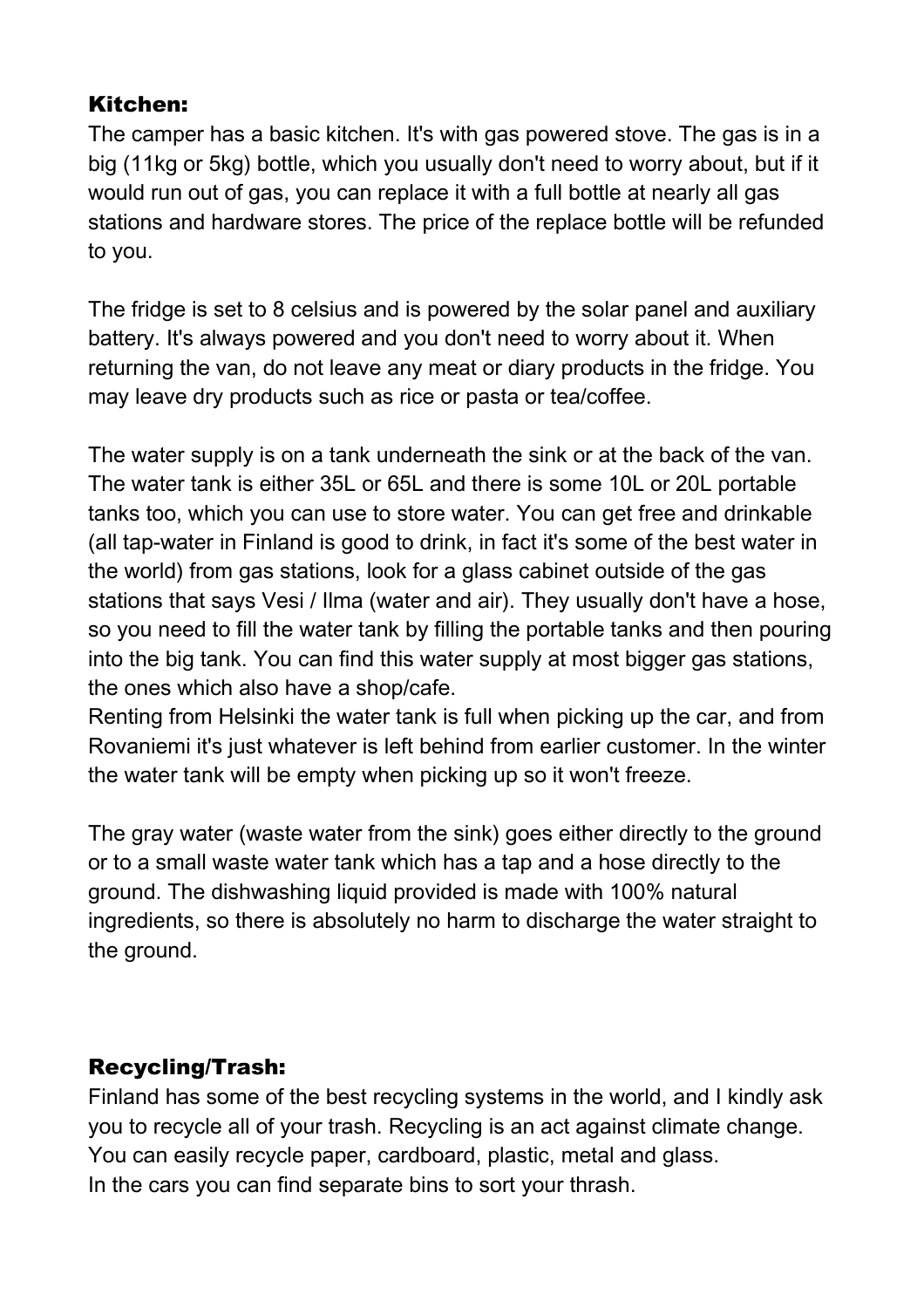You can find a recycling point on the yard of a major supermarket, such as Citymarket or Prisma. In smaller towns it might be located somewhere on the main street. You can google "Ekopiste" to find one. To find out which bin is for what: Paper = Paperi, Cardboard = Pahvi, Plastic = Muovi, Metal = Metalli, Glass = Lasi.

Biodegradable waste goes into a brown thrashbin, but they are not so easy to find in public places. Mostly I dig a pit in a forest for my biodegradable waste, just make sure to make the hole deep enough and do not include a biodegradable thrash bag (they do not compost so easily).

All drinks in plastic bottles, glass bottles and aluminium cans have a deposit system in Finland! So do not throw these away (or smash the aluminium cans) but instead take them back to any grocery store, there will be a machine where you'll return the bottles and get money in return. The deposits are 0,4€ for a 1.5L plastic bottle, 0,2€ for a 0.5L plastic bottle, 0,15€ for aluminium cans and  $0,1 \in$  for glass bottles.

### Electric:

The camper has a solar panel and a auxiliary battery for electric devices. The battery charges from solar and the engine alternator when driving. You can charge your phone or other USB-powered device from the two USBports provided. For a laptop or a camera charger you may use the inverter which turns the 12V voltage into 230V. It is pure-sine inverter so it's completely safe to use with a laptop or any other device. The maximum power is 150W, so do not use any power-hungry appliance such as a hairdryer, it won't work and will blow the fuse. Turn off the inverter when not in use. Keep a eye on the battery voltage level, if it goes below 11.5V you should not use the inverter or heater.

### Toilet & Shower:

The campers from Helsinki are provided with a chemical toilet (such as Porta Potti), the ones from Rovaniemi not. There is water and the chemical in the upper tank, and the waste goes to the lower tank when flushing. The toilet is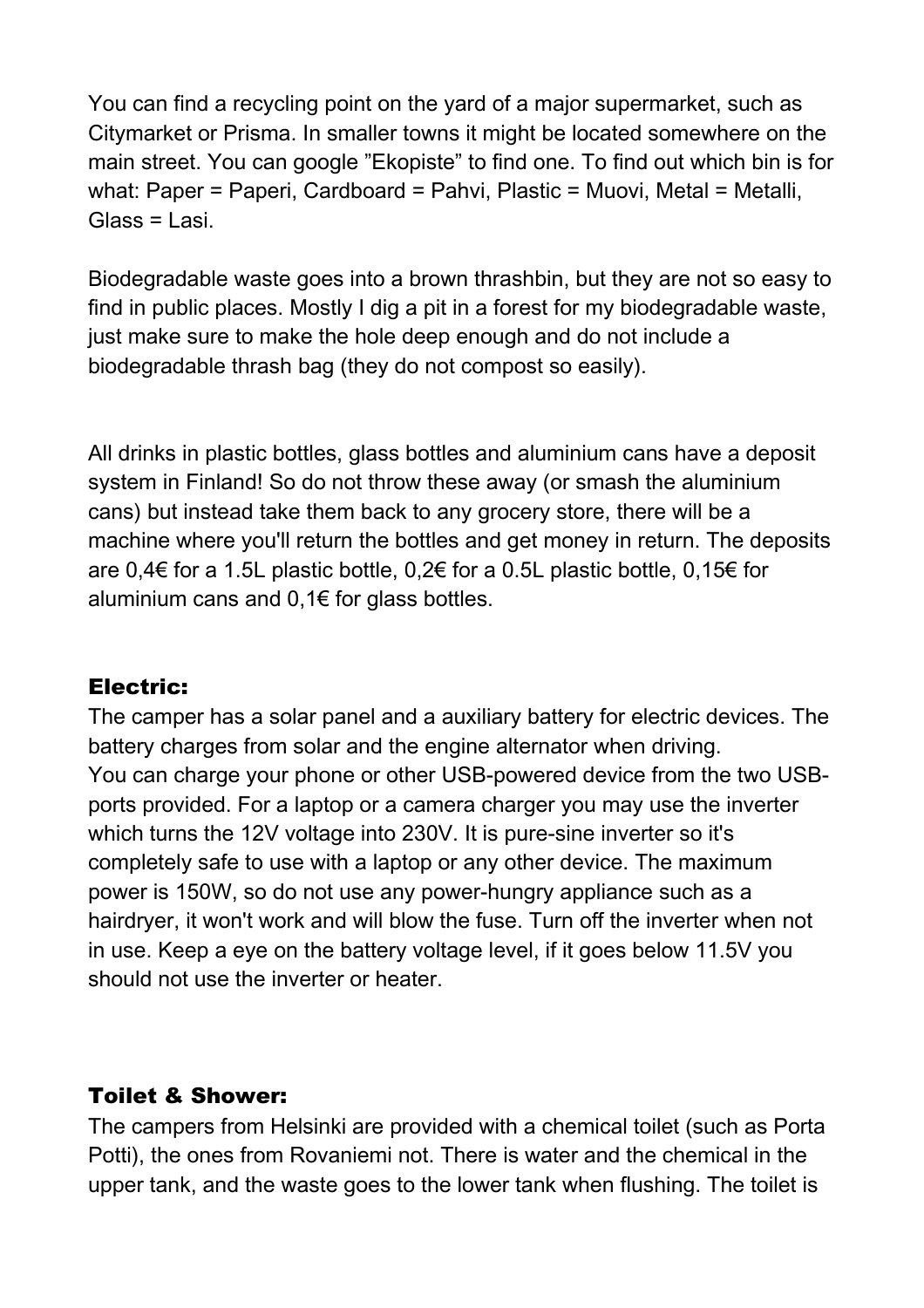filled with water and the chemical when picking up the van, but if you use it you may have to add more water and the chemical. A lot of the customers choose not to use the chemical toilet at all and will just find public toilets. For emptying the toilet, you can either find a free emptying spot at some gas stations (you can usually find them in the Park4night application), or you can go to a campsite. At the campsite you can either pay just for emptying the toilet or stay for a night and use all their facilities.

For showering there are a few options. If the weather permits, there is a "Solar Shower" provided with the van. You simply fill it with water, leave it in a sunny place for a few hours, and then you can have a warm outside shower. Please use products made with natural ingredients for shampoo and soap if doing this.

A good option is a swimming hall, they are everywhere in Finland, the bigger cities have many to choose from and even small towns usually have one. They cost between 4-7 $\epsilon$  for adults, and for that you can go to swim, to a sauna, and have a decent hot shower. To find one, type "Uimahalli" in google. There are also hot showers at all campsites, you could spend one night there and also empty the chemical toilet and do some laundry.

#### Laundry:

If you are renting the car for a longer period, you might need to do some laundry at some point. There are not many self-service laundries in Finland, but you can find some in the bigger cities. You can google "24 Pesula" to find one. Another option is to go to a campsite, and just like I previously meantioned you can make most of your money by also showering there and emptying the chemical toilet.

#### Sleeping Location:

In nordic countries you can park the van anywhere (on public land of course), and sleep overnight. It's perfectly legal and safe to do so. I have spend about 500 nights in a camper over the last 8 years and all over Europe, and I have never visited a campsite. I have nothing against campsites but I do like having my own peace and not have the boundaries (and cost) of a campsite.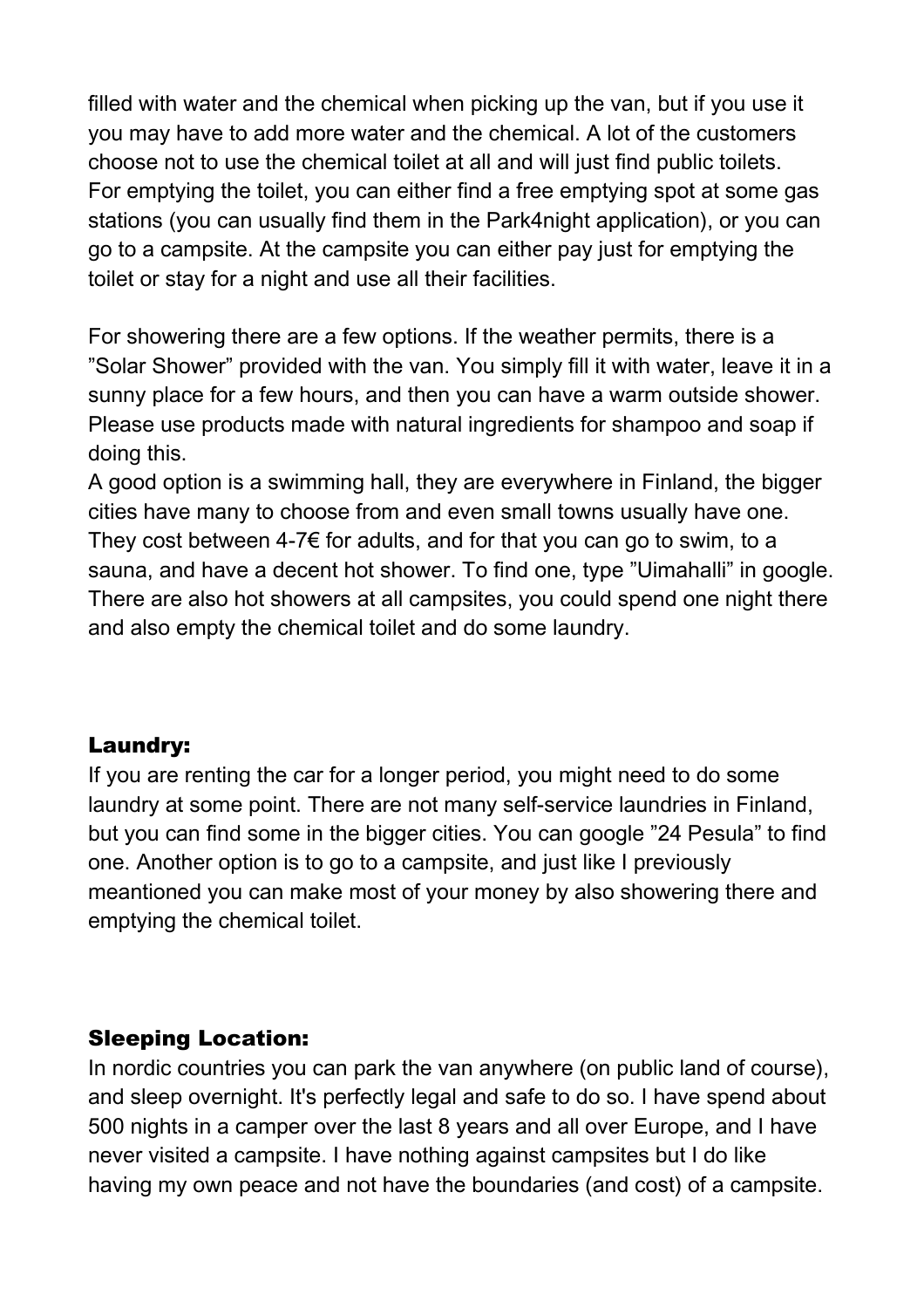Here are my tips for finding a suitable location to spend the night:

-Near a beach. Finland is a land of thousand lakes, and you can swim in most of them. If there is a public beach, there is generally a big and peaceful parking area.

And you can take a swim! To find one, type "Uimaranta" to your google maps, or look for this roadside sign:



-In the forest. You can sometimes find great locations in the middle of nature when you turn on a smaller road.

-Park4Night application. This is a great application, users can upload locations with pictures and comments. There is different categories for free and paid parking, spots in the nature, and camping sites too. I've used this for at least 100 different locations to sleep. Highly recommended!

### Winter/Off-season camping:

All the cars are insulated and come with a diesel-powered heater (Planar 2D), except for the gas-heating in the Mercedes. It's certainly possible to do winter-camping with these vans, I have actually slept comfortably at -25c in the white Hiace!

The Diesel heater works by taking diesel from the fuel tank (either from a separate tank or from the same tank as the engine), and blowing warm air the small diesel motor generates into the living space. On the Mercedes there is a gas-powered water circulating heater system, the van has radiators around the living space and the gas heats up the water running on the radiators. The heater fan (or water pump on Mercedes) is powered by the auxiliary battery, and it does need some power, so if you would like to stay in the same place for a longer period and not drive (driving charges the auxiliary battery too), the solar panel might not charge the auxiliary battery enough during the day.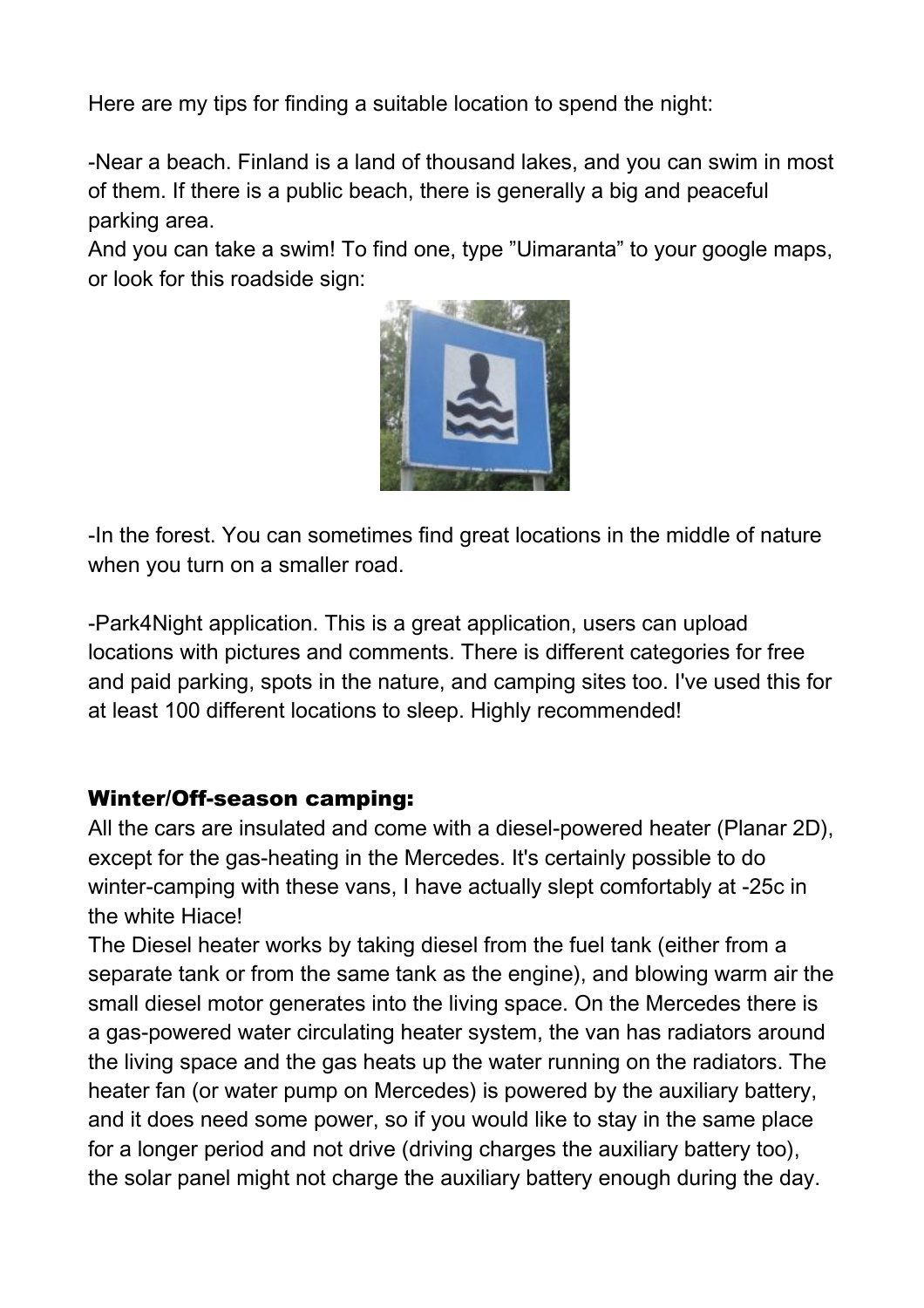In this case I would go to a campsite or to a parking place which has a power outlet, so you can connect the mains charger. It all depends on how much time you keep the heater powered and how sunny it is, on a clear spring day it shouldn't really be a problem. You can keep the heater on during the night when sleeping but do not leave the heater on when you leave the van. NOTE! On the Mercedes there is two 11kg gas bottles, one connected and another as spare. There is one full bottle included with the rental and the other bottle has whatever is left from previous customer. During winter you probably need to replace the bottle at your own cost to a full one if you are using heating a lot. A bottle change costs between 20-25€.

If the weather gets really cold, it might be a problem with water freezing in the car while you are outside, so then you might need to turn the heater on and wait for a while before the water melts. The radiator-water on the Mercedes has anti-freeze mixed on it so it won't freeze.

## Cleaning and return of the camper:

So it's time to return the camper. I hope you've had a great time! Cleaning of the van is your responsibility. There isn't any additional cleaning provided and the next customer is usually right the next day after you have returned the van. Here are instructions for clean up and I hope you follow them:

- 1. Make sure to take all your belongings! I have found quite a bit of stuff left behind by customers, including headlamps, reading glasses, hygiene products and even a digital camera. Check all the drawers, cabinets, under the front seats. etc.
- 2. Clean the kitchen properly! You may leave dry food products in the van but empty the fridge and clean it with the cleaner spray and cloth. If you do have fresh products such as cheese which you can't take with you, you can ask if I would take it to my workshop :) Clean the stove, tiles, kitchen top and sink with the cleaner spray. If there is some food crumbs around the kitchen, please use a vacuum cleaner.
- 3. If you have used the chemical toilet make sure to empty it and clean it properly. Like I said before, the next customer will get it in the condition you have left it.